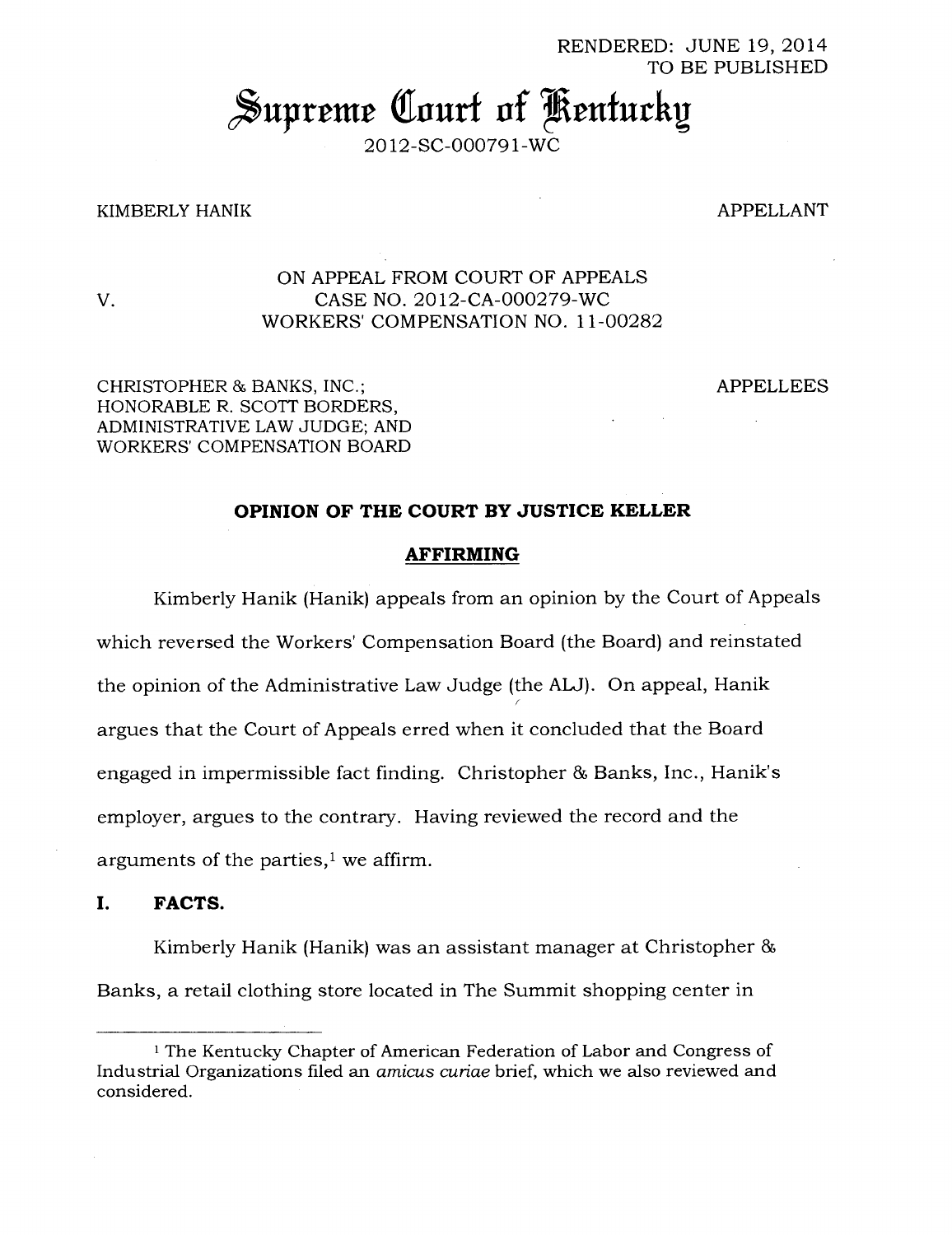Louisville, Kentucky. The Summit consists of a number of buildings in a "Ushape" with a large parking lot in the middle of the U (the front lot). Christopher & Banks is located in a building on one turn of the U. It has a front door that opens onto the front lot and a back door that opens onto a smaller lot that is used for parking and deliveries (the back lot).

On January 9, 2011, Hanik parked in the back lot near the back door to Christopher & Banks. When she left work, Hanik walked to her car, put her purse on the passenger seat, and, while walking around the back of her car to the driver's side, slipped and fell on "black ice." Hanik, who injured her right shoulder, immediately reported the incident to her manager, Patricia Spence (Spence). The next day Hanik completed an Associate Injury Statement Form and Spence completed a Supervisory Injury Investigation Form and a First Report of Injury. Both Hanik and Spence indicated on their respective forms that the injury occurred in the employee parking lot.

A month after the incident, Hanik filed an Application for Resolution of Injury Claim alleging that she had suffered a work-related right shoulder injury. Christopher & Banks denied the claim arguing that Hanik's injury was not compensable because it did not occur on Christopher & Banks's operating premises. Christopher 86 Banks then moved to bifurcate the claim, a motion the ALJ granted, so that he could determine whether Hanik's injury was compensable before addressing issues related to extent and duration of disability.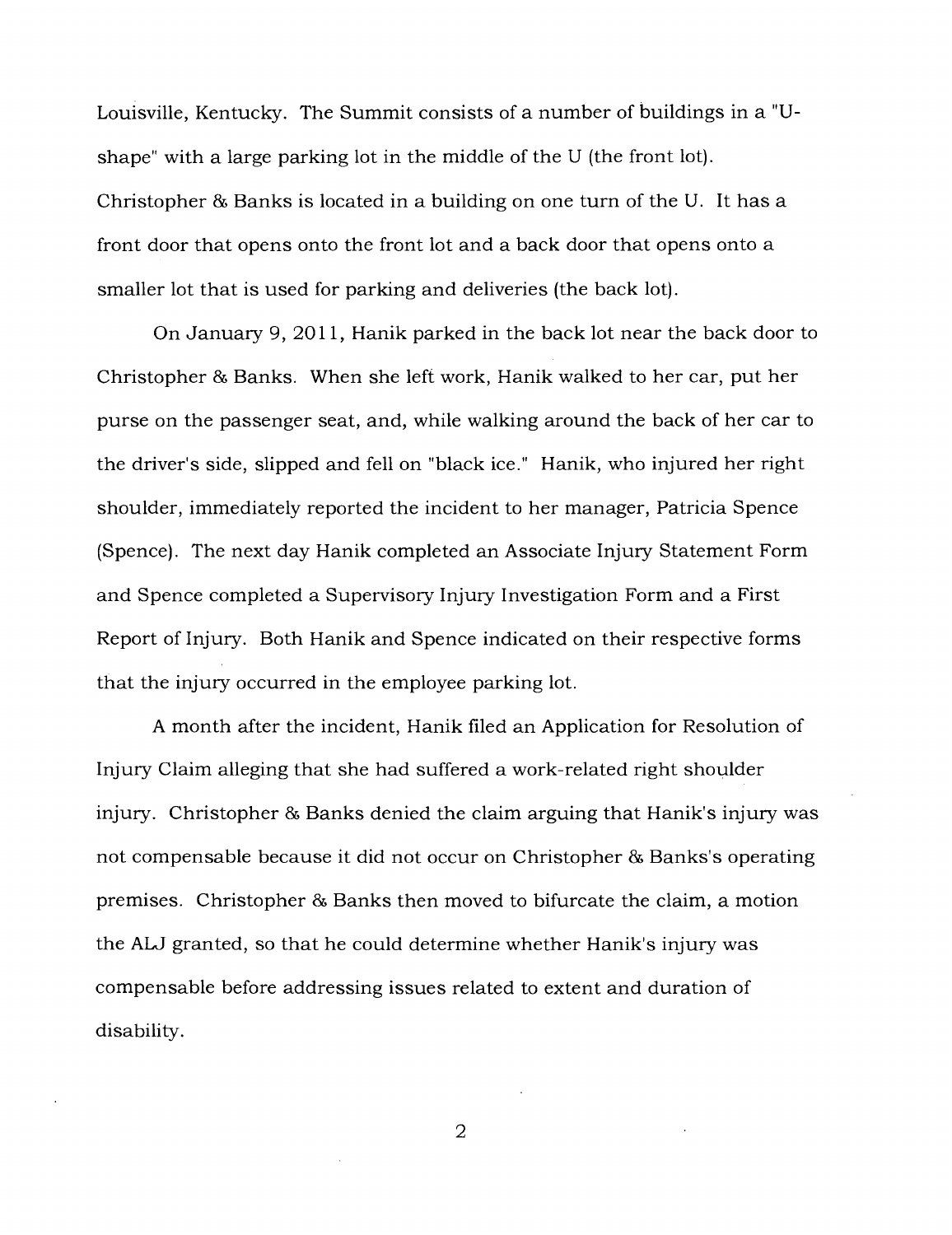At the outset, we note that the witnesses who were asked, testified to the following: (1) parking spaces in the front lot that are marked with yellow lines are supposed to be for parking for employees of businesses in The Summit; (2) in order to preserve parking for customers, The Summit's management sends out a memorandum to its businesses asking that employees park in the lots behind their businesses and/or in an adjacent parking lot during the week before Christmas; (3) although customers do not usually park in the back lot, there is nothing prohibiting them from doing so; (4) employees from other businesses, primarily those who work in the adjacent nail salon, park in the back lot; and (5) with the exception of Hanik, no one knows of any regular enforcement by The Summit or Christopher 86 Banks of whatever parking regulations might exist.

Hanik testified that, when she was hired, the then store manager and a manager with The Summit told her to park in the back lot; therefore, she always parks there. Hanik has heard that people have gotten ticketed for parking in the wrong spot. However, Hanik admitted that other Christopher 86 Banks employees park in the front lot and that Spence always parks there. She also admitted that she did not have any written policy regarding employee parking, and that she did not know if there were any signs designating the back lot as reserved for employee parking.

Mary Jo Frye (Frye) testified that, when she was hired, the then manager told her that "employees should park in the back of the store." However, Frye admitted that she does not always park in the back lot. When she has to work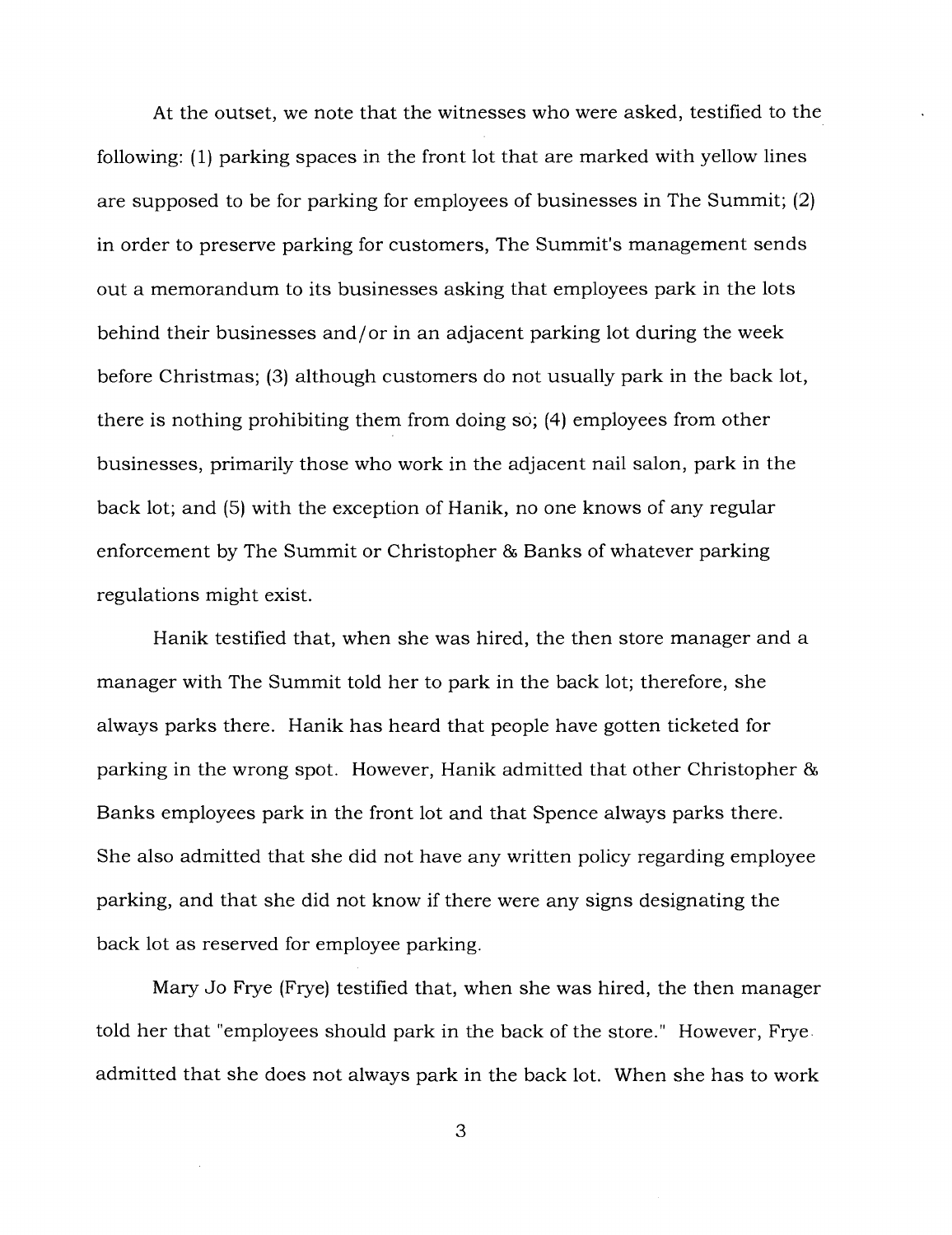at night, she parks in the front lot because she does not like walking to the back lot at night. Frye also testified that other Christopher 86 Banks employees park in the back lot but that Spence always parks in the front lot.

Spence testified that, except for during Christmas week, she does not believe anyone told her where to park or that she ever told anyone else where to park. Some Christopher 86 Banks employees do park in the back lot; however, other Christopher & Banks employees park in the front lot, and Spence always parks there. Spence noted that the back lot, where Hanik was parked, is not designated as an employee parking lot; does not have any marked parking spaces; and is a loading zone. Finally, Spence testified that Christopher 86 Banks does not have any control over or any responsibility for maintaining any of the parking lots.

Jerry Poschinger (Poschinger) has worked as a sales clerk at Christopher 86 Banks for five years. She testified that she was not told where to park and that she sometimes parks in the front lot and sometimes parks in the back lot, depending on the weather.

Judy Noland (Noland) has been an assistant manager at Christopher 86 Bank for seven years. She testified that, except for during Christmas week, no one ever told her where to park.

Carolyn Sceiner<sup>2</sup> has worked as a sales associate for Christopher & Banks for two years and four months. She parks in the back lot because she

<sup>2</sup>We note that Ms. Sceiner is also referred to as Carolyn Steiner in various documents. However, at the formal hearing, counsel for Christopher & Banks spelled her name "Sceiner;" therefore, we use that name herein.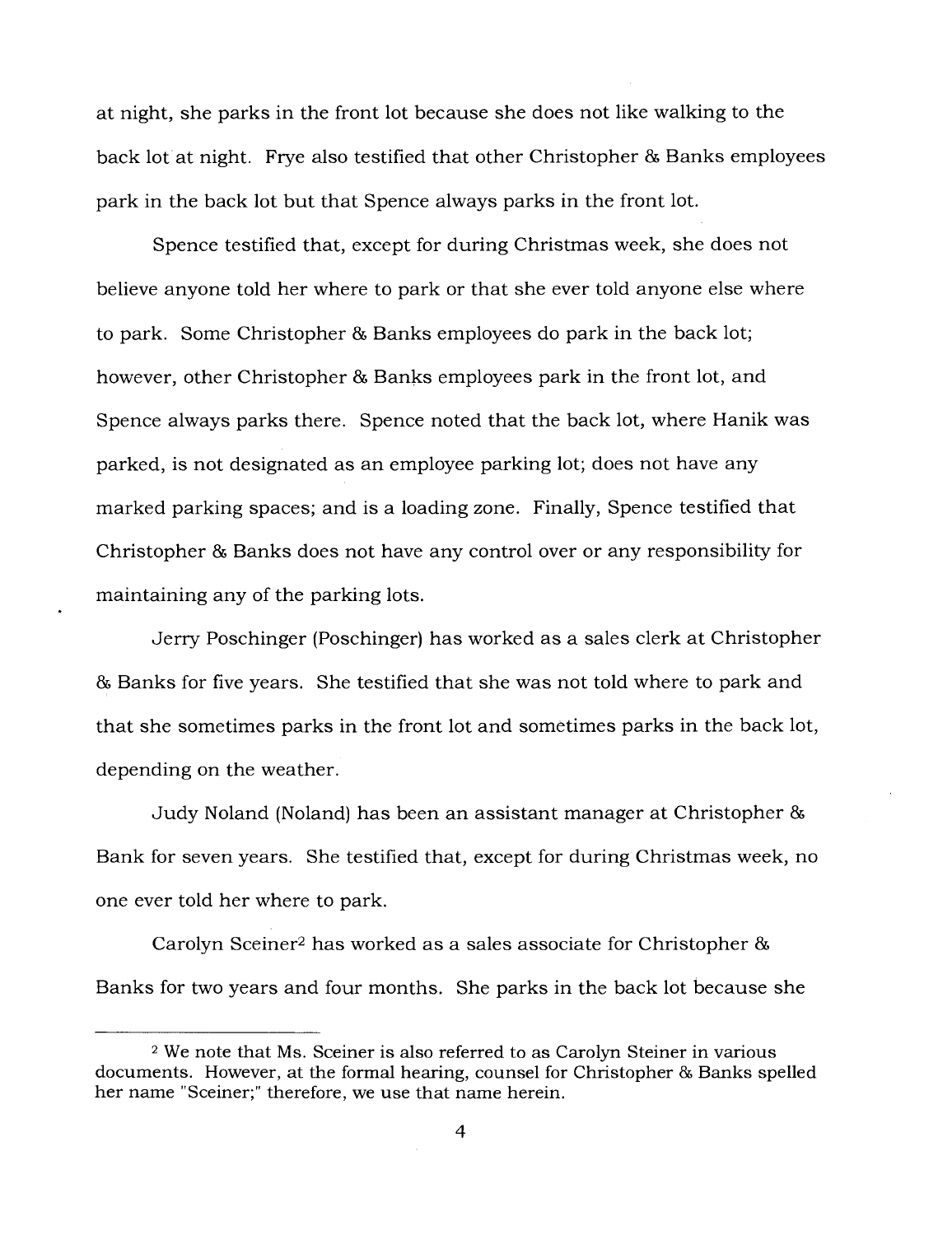does not want to get her car doors "dinged," not because she was told to do so. No one from Christopher & Banks told her where to park and she knows that employees park in both the front and back lots.

After reviewing and summarizing the preceding evidence, the ALJ found that Christopher & Banks had no control over the parking lot where Hanik fell. Furthermore, he concluded that no one from Christopher & Banks told Hanik to park in the back lot and that any directions regarding parking came from The Summit, not Christopher & Banks. Based on these findings, and citing to *K-Mart Discount Stores v. Schroeder,* 623 S.W.2d 900 (Ky. 1981), *Ratliff v. Epling,* 401 S.W.2d 43 (Ky. 1966), and *Pierson v. Lexington Public Library,* 987 S.W.2d 316 (Ky. 1999), the ALJ determined that Hanik's injury did not occur within Christopher & Banks's operating premises and was, therefore, not compensable.

Hanik appealed to the Board, and a divided Board reversed. In doing so, the majority of the Board concluded that, even though Christopher & Banks had no control over the parking lot, it did control where its employees parked. The Board acknowledged that Christopher & Banks may not have specifically told its employees where to park but concluded that Christopher 86 Banks "tacitly conveyed to the employees where they were to park." The Board then found that "the evidence compel[led] a finding [Christopher & Banks] directed its employees to park in either one of two spaces, the area in the front parking lot marked with yellow lines or in the back parking lot." Based on these findings, the Board concluded that Hanik was "parked in the area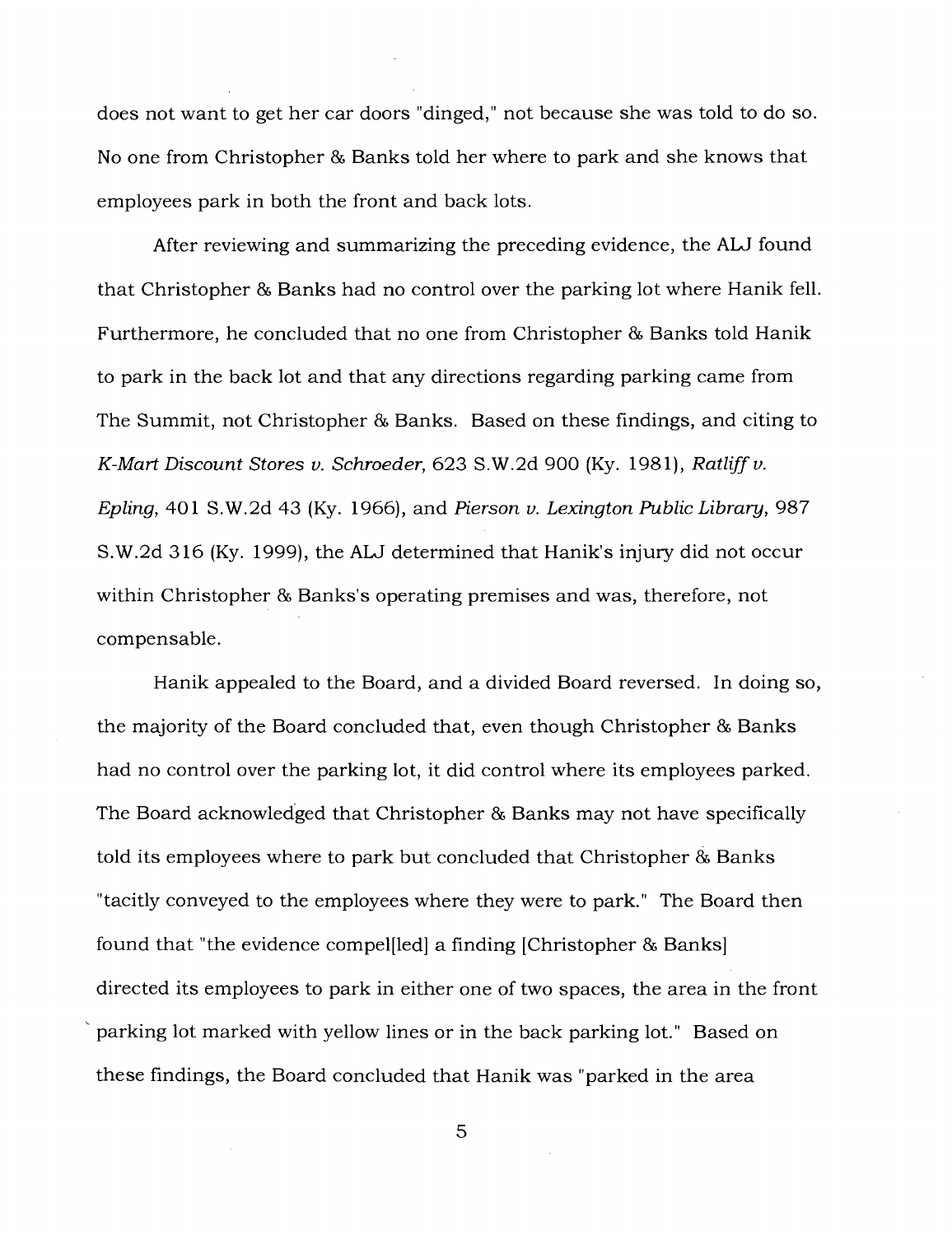designated by [Christopher & Banks]," and her injury was therefore within Christopher 86 Banks's operating premises. Finally, the Board found that Hanik's parking in the back lot was beneficial to Christopher 86 Banks because doing so did not tie up more customer-friendly parking spots in the front lot. The Chairman of the Board dissented finding that the ALJ's opinion was supported by evidence of substance and that the majority had engaged in impermissible fact finding. Christopher & Banks appealed to the Court of Appeals. The Court of Appeals agreed with the Chairman of the Board and reversed. Hanik has now appealed to us as a matter of right.

#### **II. STANDARD OF REVIEW.**

The ALJ has the sole discretion to determine the quality, character, and substance of the evidence and may reject any testimony and believe or disbelieve various parts of the evidence regardless of whether it comes from the same witness or the same party's total proof. *Paramount Foods, Inc. v. Burkhardt,* 695 S.W.2d 418, 419 (Ky. 1985); *Caudill v. Maloney's Discount Stores,* 560 S.W.2d 15, 16 (Ky. 1977). If the party with the burden of proof fails to convince the ALJ, that party must establish on appeal that the favorable evidence was so overwhelming as to compel a favorable finding. *Special Fund v. Francis,* 708 S.W.2d 641, 643 (Ky. 1986). In other words, the reviewing court must determine that the ALJ's finding was "so unreasonable under the evidence that it must be viewed as erroneous as a matter of law." KRS 342.285; *Ira A. Watson Department Store v. Hamilton,* 34 S.W.3d 48, 52 (Ky. 2000).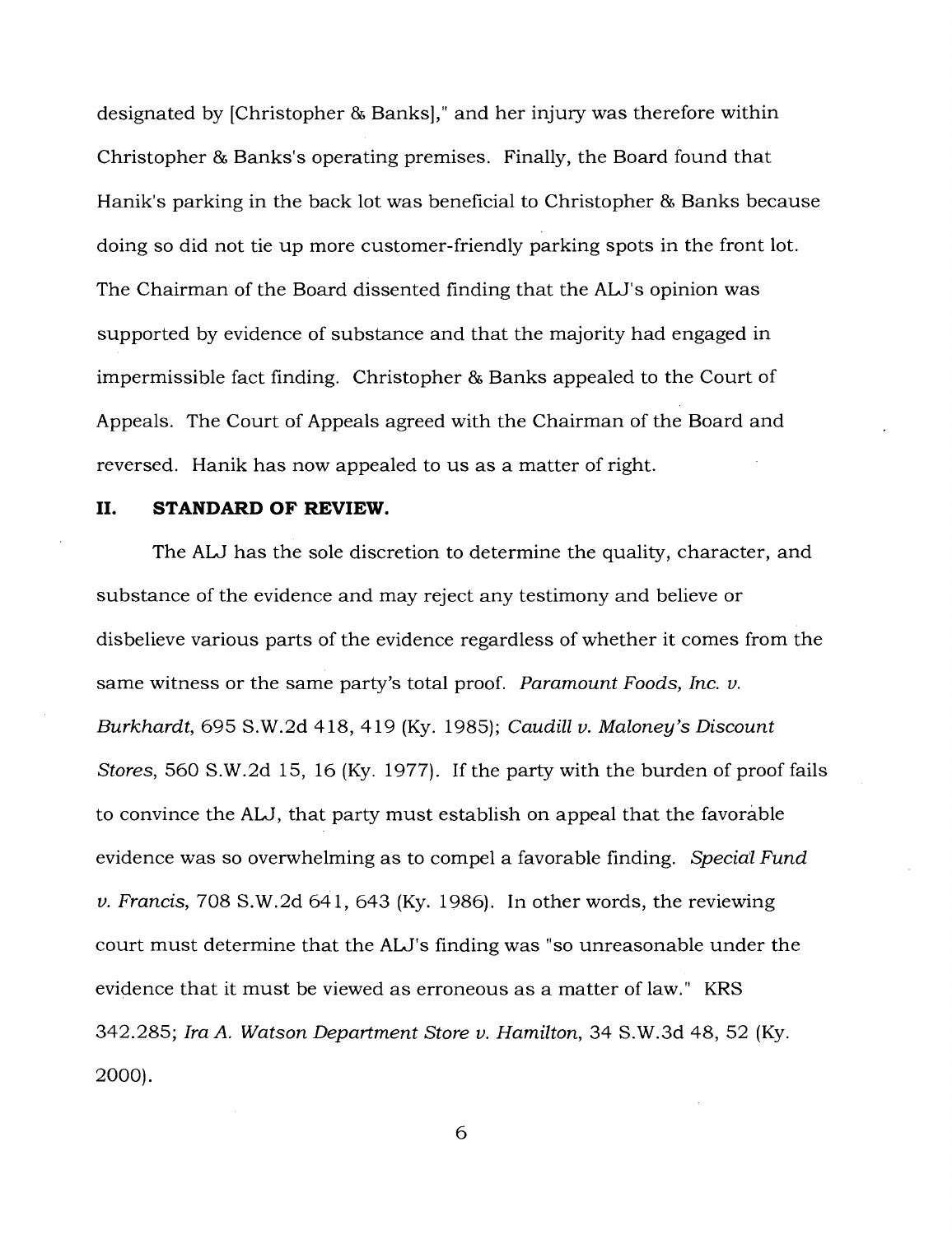#### **III. ANALYSIS.**

Generally, absent circumstances that do not apply herein, an employee is not entitled to workers' compensation benefits for an injury that occurs beyond the employer's operating premises. *Ratliff v. Epling,* 401 S.W.2d 43 (Ky. 1966). While that seems straightforward, the ALJs, the Board, and the appellate courts of the Commonwealth have struggled with defining where to draw the boundary line of an employer's operating premises in cases involving parking lot injuries.

In *K-Mart Discount Stores v. Schroeder,* 623 S.W.2d 900 (Ky. 1981), we traced the history of the development of the operating premises doctrine, noting that the boundary line may include a sidewalk open to the public but which is owned and maintained by the employer. *Id.* at 902, *citing Smith v. Klarer Company,* 405 S.W.2d 736 (Ky. 1966). It may also include "a parking lot owned, operated, and maintained by an employer for the use of its employees." Id., citing Harlan Appalachian Regional Hospital v. Taylor, 424 S.W.2d 580 (Ky. 1968). However, we noted that we were not prepared to draw a "bright line" because whether an area falls within an employer's operating premises must be determined on a "case by case basis." *Id.* We held that when making that determination, two factors are key: (1) whether the employer controls the area; and (2) whether the injury occurred within the area controlled by the employer. *Id.* 

In *Schroeder,* K-Mart leased retail space in a large shopping center with a parking lot sufficient to hold at least 975 vehicles. K-Mart asked its employees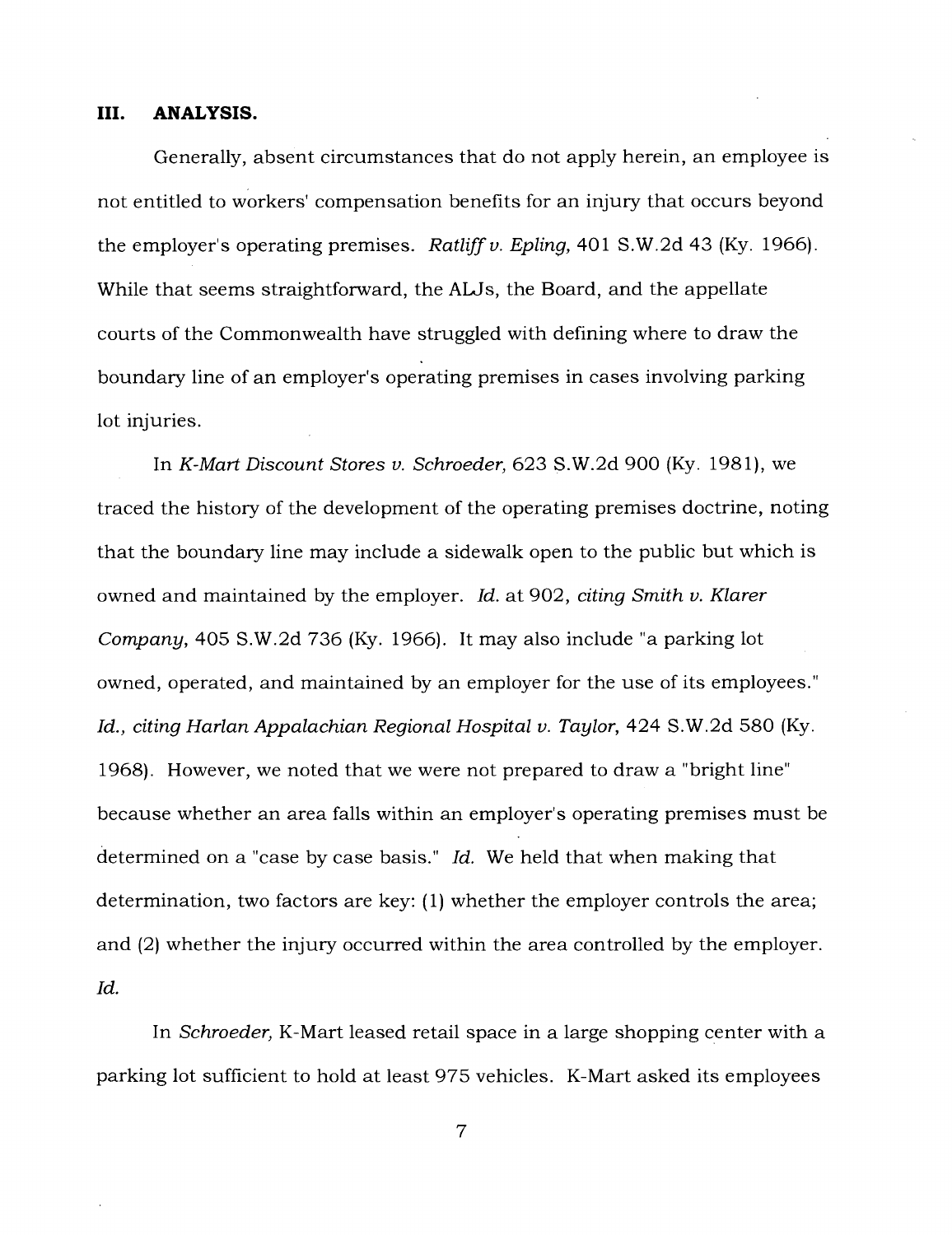to park in a designated portion of the lot. Schroeder worked as a sales person at K-Mart and, when she arrived at work one morning, the portion of the lot designated for employee parking was full. Therefore, Schroeder parked in another area and, as she walked toward K-Mart, she slipped and fell, injuring her ankle. *Id.* at 901. Applying the two factor test, we concluded that Schroeder's injury was not within K-Mart's operating premises because it occurred outside of the designated parking area, an area that K-Mart did not own, maintain, or control. *Id.* at 902.

We expanded the employer premises doctrine in *Pierson v. Lexington Public Library,* 987 S.W.2d 316 (Ky. 1999) to include indirect as well as direct control. In *Pierson,* the library leased 144 parking spaces from an adjacent parking garage. The spaces were for the use of library patrons and employees. There were no specific spaces designated within the garage as being for the library, but employees were asked to park on the seventh floor of the garage. Pierson was returning from lunch one day when the elevator in the garage dropped as she was exiting, causing injuries to her knee and elbow. The ALJ found that the library's operating premises included the garage and awarded benefits. The Board reversed the ALJ and the Court of Appeals affirmed the Board. *Id.* at 317-18.

This Court reversed the Court of Appeals, reiterating that the determination of what is within an employer's operating premises is dependent on "the facts and circumstances of the case . . . . Of particular concern in making that determination is the extent to which the employer could control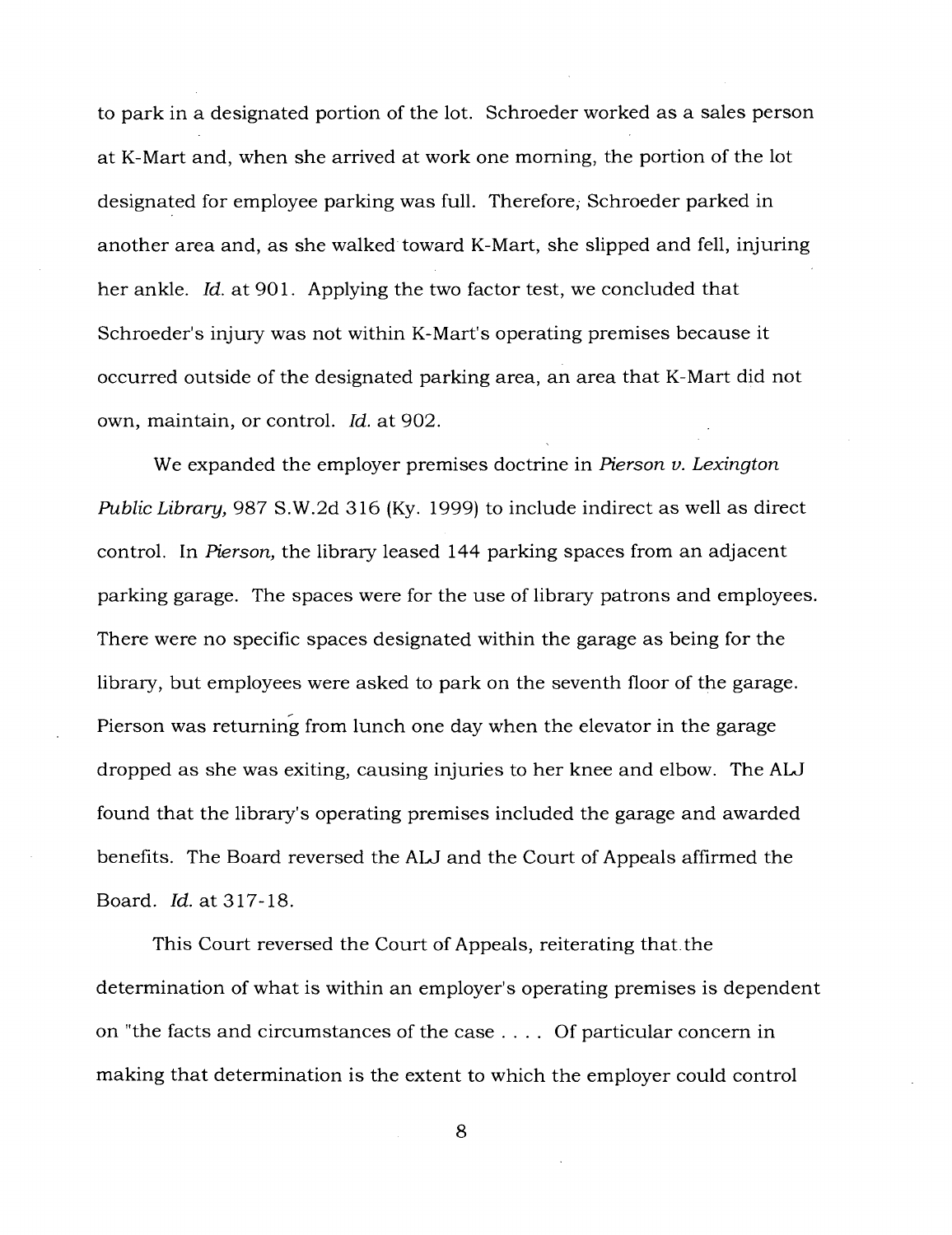the risks associated with the area where the injury occurred." *Id.* at 318 (internal citation omitted). We noted that the garage was open to the public and that the library did not own, operate, or maintain the garage. However, the library influenced Pierson's decision regarding where to park by providing free parking as part of her benefit package. Thus, the facts placed Pierson's injury somewhere between the facts present in *Schroeder* (the library had no ownership or control and no maintenance duties) and those present in *Harlan Appalachian Regional Hospital v. Taylor* (the library provided employee parking). *Id.* We held that the evidence supported the ALJ's conclusion that the garage was part of the library's operating premises because: the library was a major customer of the garage "with some degree of influence over the owner;" the library influenced Pierson's decision regarding where to park; and Pierson was taking a reasonable path from her car to her work station. Furthermore, we held that the Board and the Court of Appeals, in reversing the ALJ, had "impermissibly reweighed the evidence." *Id.* 

We recently revisited the operating premises issue in *Jackson Purchase Medical Associates v. Crossett,* 412 S.W.3d 170 (Ky. 2013), *reh'g denied* (Nov. 21, 2013). In *Crossett,* Jackson Purchase Medical Associates (JPMA) leased space within the Lourdes Medical Pavilion, an office complex that houses a number of medical offices. JPMA had offices in the main building, which is connected by a breezeway to a smaller building that houses an MRI facility. The entire complex is bordered by sidewalks and a large parking lot. On the date of her injury, Crossett parked in a spot "specifically marked to only be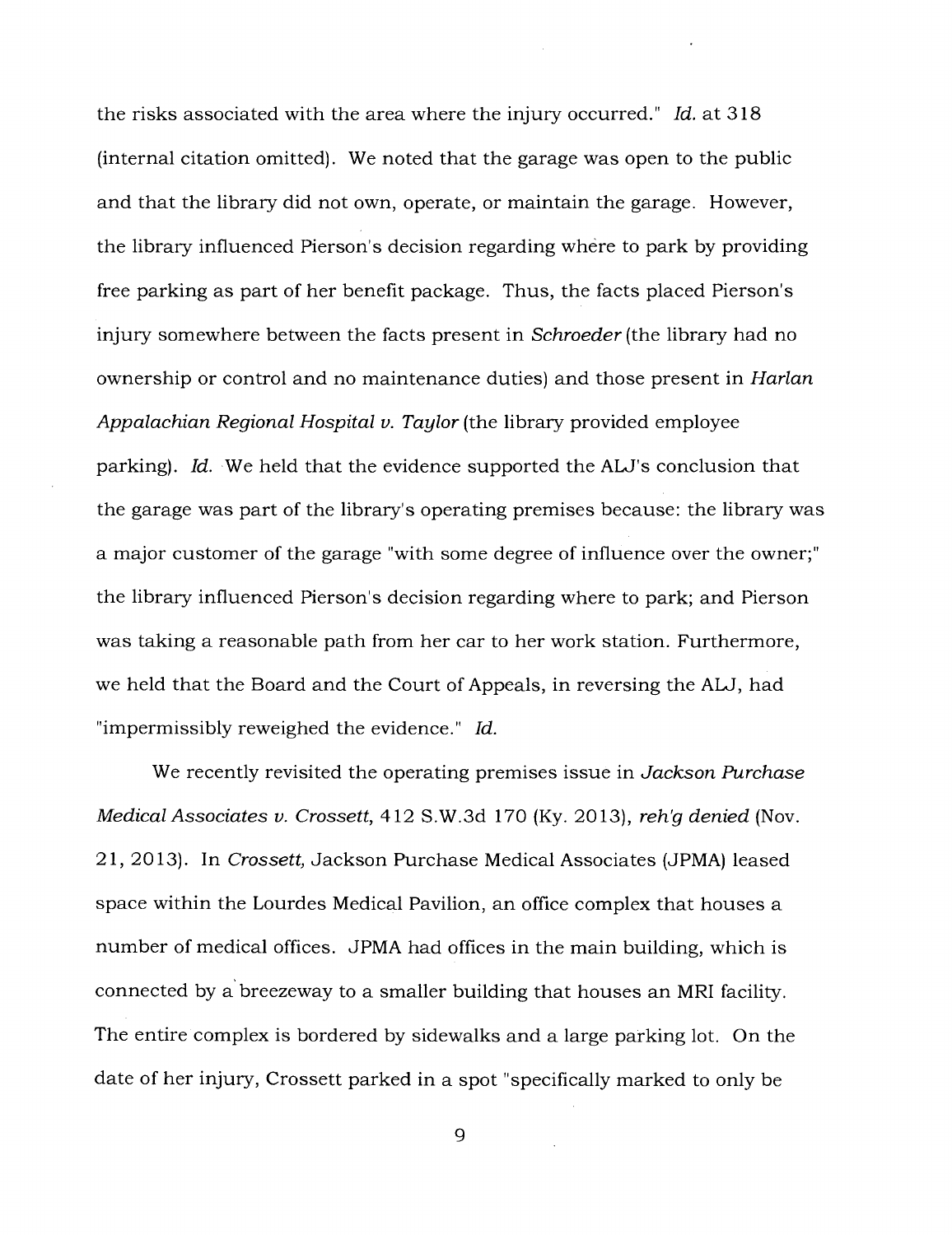used by individuals who work at the medical complex." *Id.* at 171. While walking toward the main building, Crossett slipped and fell in snow that had accumulated outside the MRI building, injuring her ankle. The ALJ found that Crossett's injury occurred within JPMA's operating premises because she had parked in a designated space, and she fell in a "common area of the facility." Id. at 171-72. The Board, the Court of Appeals, and this Court affirmed.

In affirming the ALJ, we held that his factual findings were supported by substantial evidence and that his conclusions were supported by the law. *Id.*  at 172. We noted that the facts in *Crossett* were more like those in *Pierson*  than those in *Schroeder,* because Crossett had parked in a space designated for employee parking, and, like Pierson, she fell while taking a reasonable path from her car to her office.<sup>3</sup> We noted that this case differed from *Schroeder* because Schroeder, unlike Crossett, had not parked in a spot designated for employees.

Based on the preceding, the following factors should be considered by an ALJ when determining if a parking facility is within an employer's operating premises: (1) whether the employer, either directly or indirectly, owns, maintains, or controls the parking facility or a portion thereof; (2) whether the employer designated where in the parking facility its employees are to park; (3) whether the employee parked in the designated area; and (4) whether the

<sup>3</sup>Although we did not explicitly say so, in *Crossett,* by adopting the "reasonable path" factor, we altered and supplanted the second *Schoreder* factor. Following *Crossett,* an employee is not required to prove that the injury occurred in an area controlled, owned or maintained, either directly or indirectly, by the employer.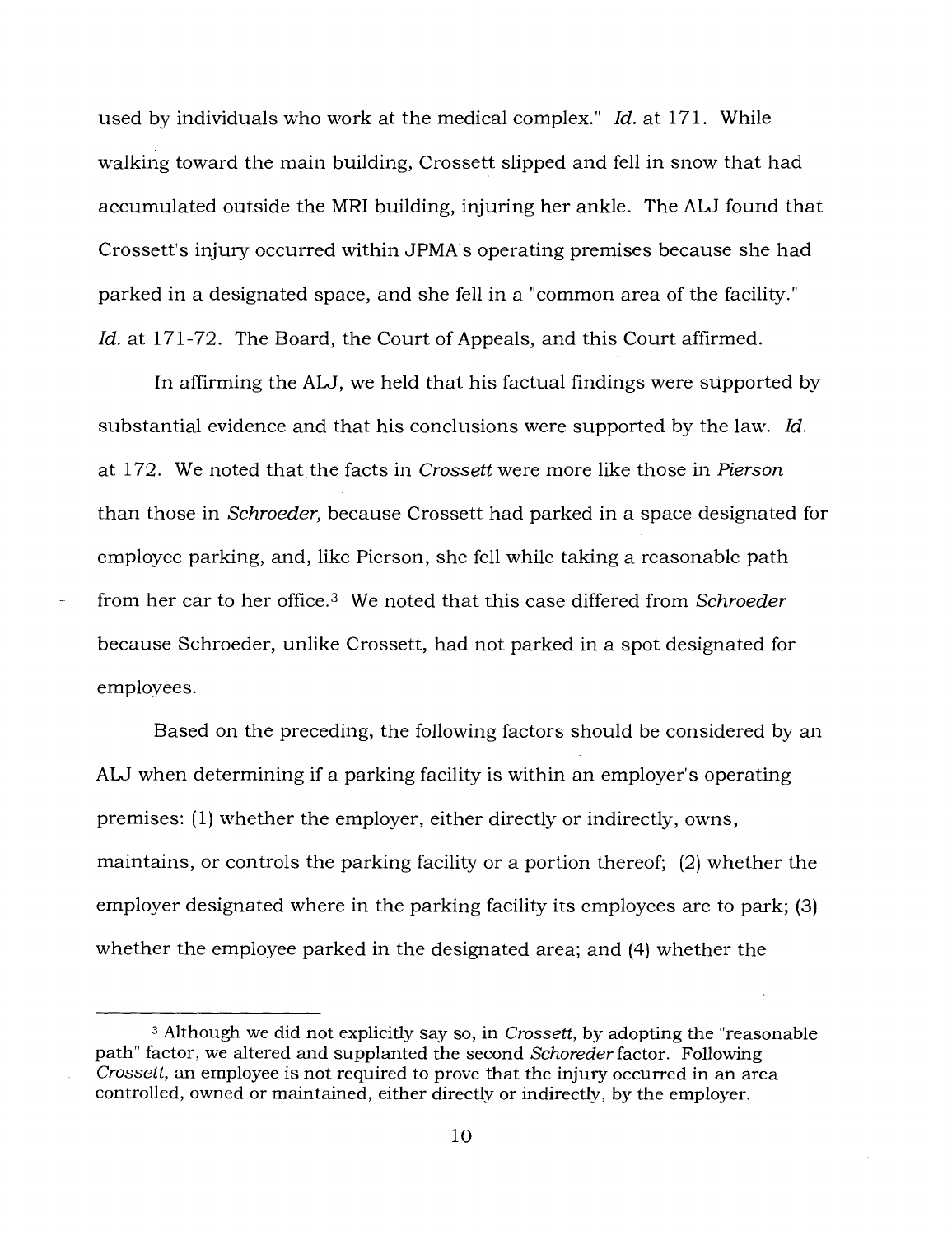employee was taking a reasonable path from his/her car to his/her work station when injured. We note that the answers to these questions require factual findings and making those findings is exclusively within the purview of the ALJ.

Having set forth the crucial factors to be considered, we review the ALJs findings to determine if they were supported by evidence of substance. The parties agreed that Christopher 86 Banks did not own the parking facilities and had no obligation to maintain those facilities. There is no evidence in the record, either by way of a lease or through testimony, that any parking spaces were specifically allocated to Christopher & Banks. Furthermore, there is no evidence that Christopher & Banks had any influence, other than what a normal tenant would have, over The Summit's maintenance of the parking facilities. Therefore, the ALJs finding that Christopher & Banks exercised no control over the maintenance of the parking facilities is supported by evidence of substance.

Hanik and Frye testified that they had been told to park in the back lot by someone from The Summit, by a Christopher & Banks manager, or by both. However, every other employee testified that, other than at Christmas time, they had received no such instructions. Spence, the manager, testified that, other than at Christmas time, she has never told anyone where to park. Frye admitted that she sometimes parks in the front lot. Spence testified that she always parks in the front lot, and Hanik, Sceiner, and Redel testified that they park in the back lot. However, Redel does so because she believes it is closer,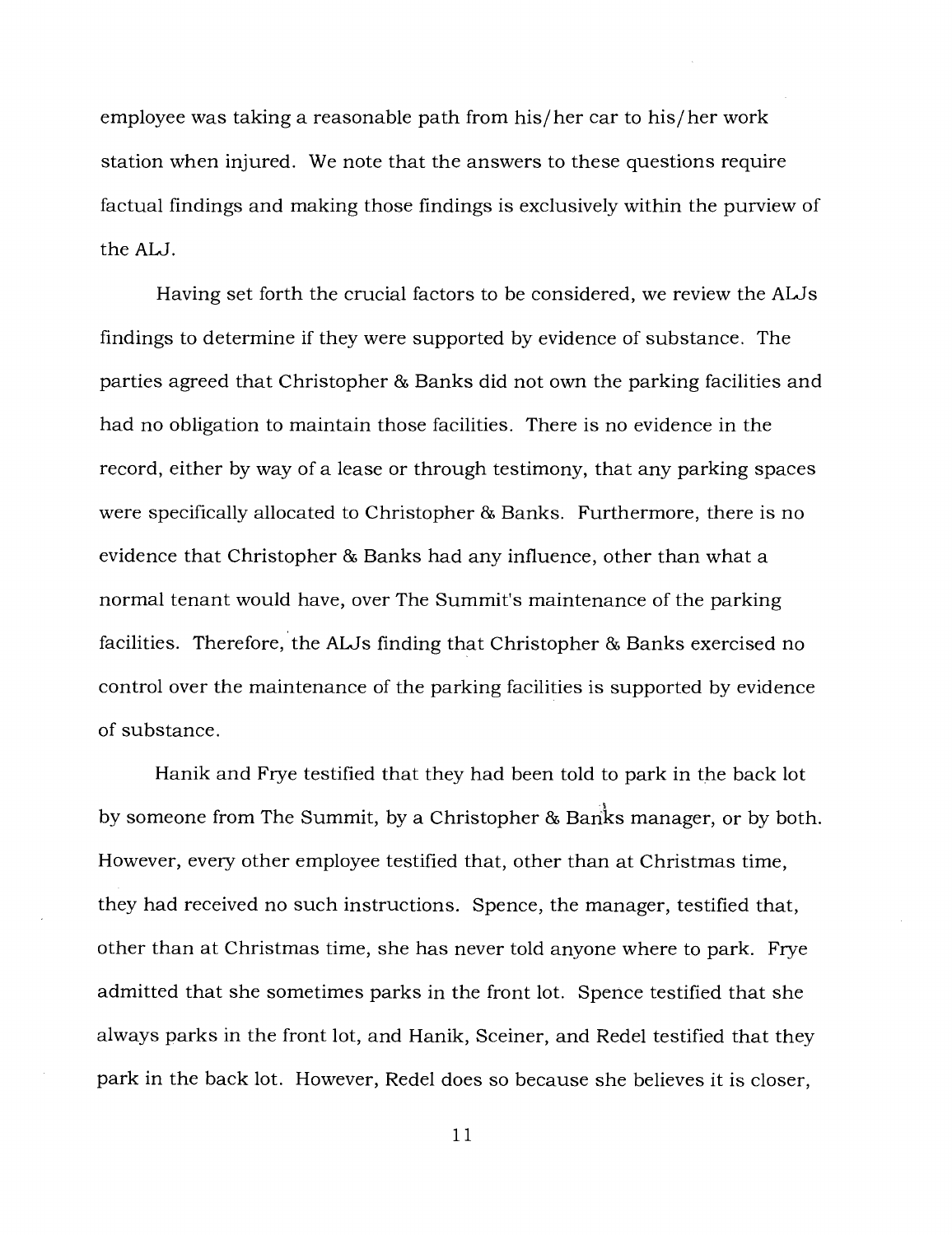and Sceiner does so because she does not want to get her car doors "dinged" by parking in the front lot. Noland testified that she usually parks in the front lot and Poschinger testified that she parks in both lots, preferring the back lot in bad weather. All who were asked, testified that customers could park in the back lot but that those who parked there were primarily employees of shops at the mall. When completing the injury report forms, both Hanik and Spence referred to the lot as the employee lot but everyone testified that there were no signs designating the back lot as an employee parking lot. Finally, aerial photographs attached to Hanik's deposition show that the area where she parked had no stripes marking parking spaces.

Based on the preceding, the ALJ found that Hanik was not told where to park and that no one at Christopher 86 Banks told any employee where to park. The Board concluded that the evidence compelled findings to the contrary and that the ALJ's findings were not supported by substantial evidence. We disagree. Although the ALJ could have come to the same conclusion the Board did, and we might have held differently, the ALJ was not compelled to do so by this evidence. Based on the testimony from Spence, Redel, Poschinger, Noland, and Sceiner, the ALJ could reasonably conclude, as he did, that Hanik was not told where to park and that no one at Christopher & Banks told Hanik or any employee where to park. Therefore, we agree with the Court of Appeals and the Chairman of the Board that the majority of the Board engaged in impermissible fact finding.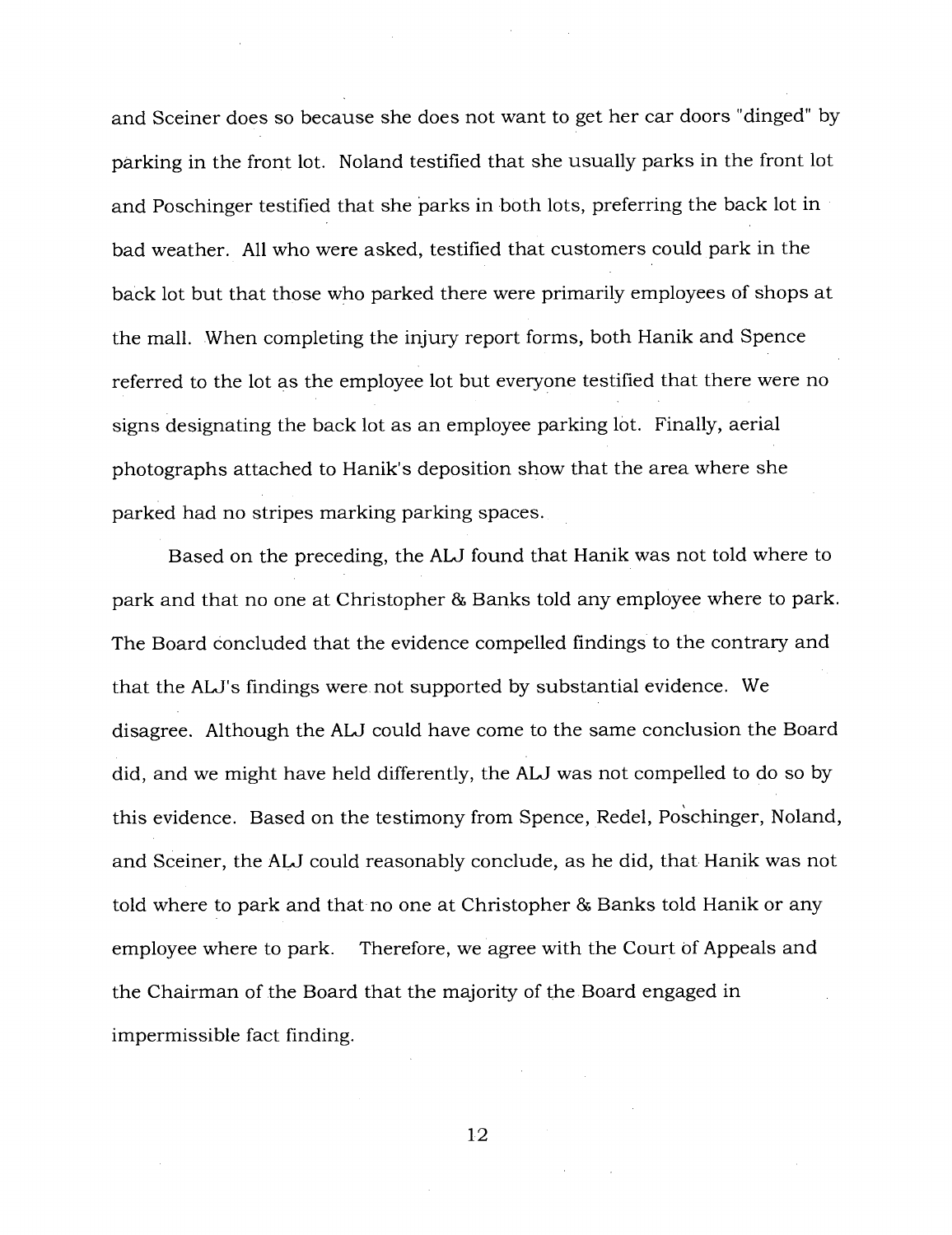Having found that Christopher 86 Banks had no ownership of or control over the parking facilities; that Christopher & Banks had no duty to maintain the parking facilities; and that Christopher & Banks did not direct Hanik or any other employees to park in the back lot or anywhere else, the ALJ was not required to address whether Hanik's route to her car was reasonable. However, the evidence indicates that it was.

Because the ALJ's opinion is supported by evidence of substance and in keeping with the law, we need not address in detail the benefit to the employer theory the majority of the Board referred to in its opinion. However, we note that this theory has not been applied in parking lot injury cases in the Commonwealth, and we see no reason to apply it now.

Finally, we recognize the argument on behalf of the Kentucky Chapter of American Federation of Labor and Congress of Industrial Organizations that, because Hanik was placed in a position of risk by her employment, we should extend the positional risk doctrine to parking lot cases. However, we believe the case by case analysis currently in place is correct; therefore, we decline to do so.

#### **IV. CONCLUSION.**

Based on the preceding, we agree with the Court of Appeals that the Board erroneously reversed the ALJ. Therefore, we affirm the Court of Appeals and remand this matter to the Board for reinstatement of the ALJ's opinion and order.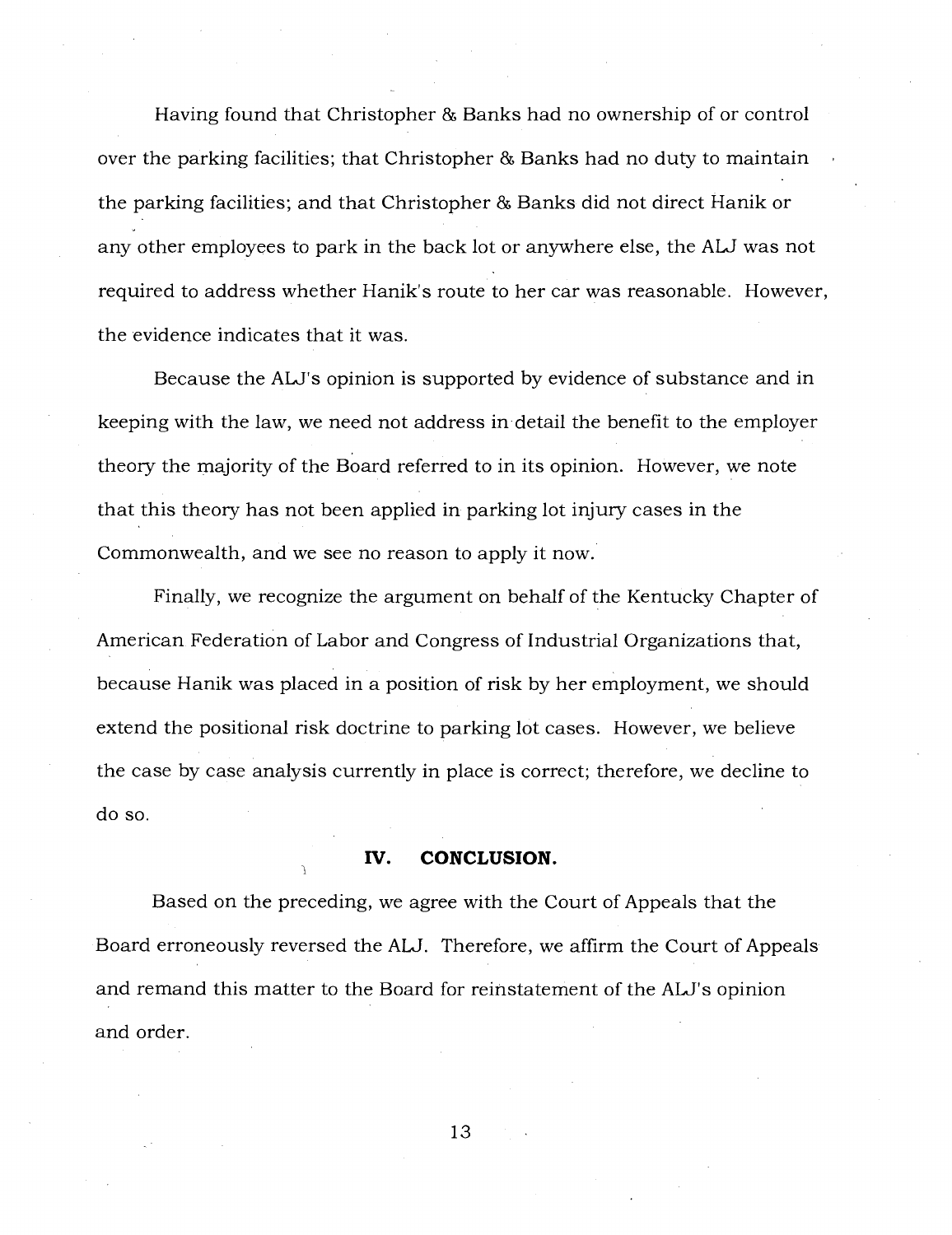All sitting. Minton, C.J.; Abramson and Venters JJ., concur. Scott, J. dissents by separate opinion in which Cunningham and Noble, JJ., join.

SCOTT, J., DISSENTING: I must respectfully dissent from the majority's opinion because Hanik was injured in what was *undoubtedly* an employee parking lot for Christopher & Banks. How could the parking lot have been anything else? This back-of-the-building parking area only allowed access to the enclosed retail stores via locked rear doors accessible only to employees with keys. Anyone else parking there would face an exceptionally long walk around the building to get to the customer entrance. Thus, the parking area placement implicitly designated it as a place for employees to park. Moreover, Christopher & Banks had indirect control over the lot through its relationship with the Summit. Consequently, Hanik's injury occurred within her employer's "operating premises," and she is entitled to compensation.

Generally, under the "going and coming" rule, injuries that occur while an employee is on the way to or from the worksite are not compensable. *Pierson v. Lexington Pub. Library,* 987 S.W.2d 316, 318 (Ky. 1999) (citing *Harlan Collieries v. Shell,* 239 S.W.2d 923 (Ky. 1951). However, the "operating premises" exception to this rule provides that an employer is responsible for work-related injuries that occur on its entire "operating premises," and not just at the injured worker's worksite. *Id.* (citing *Ratliff v. Epling,* Ky. 401 S.W.2d 43 (1966)).

The majority lays out four factors to be considered in determining if a parking facility is within an employer's operating premises: (1) whether the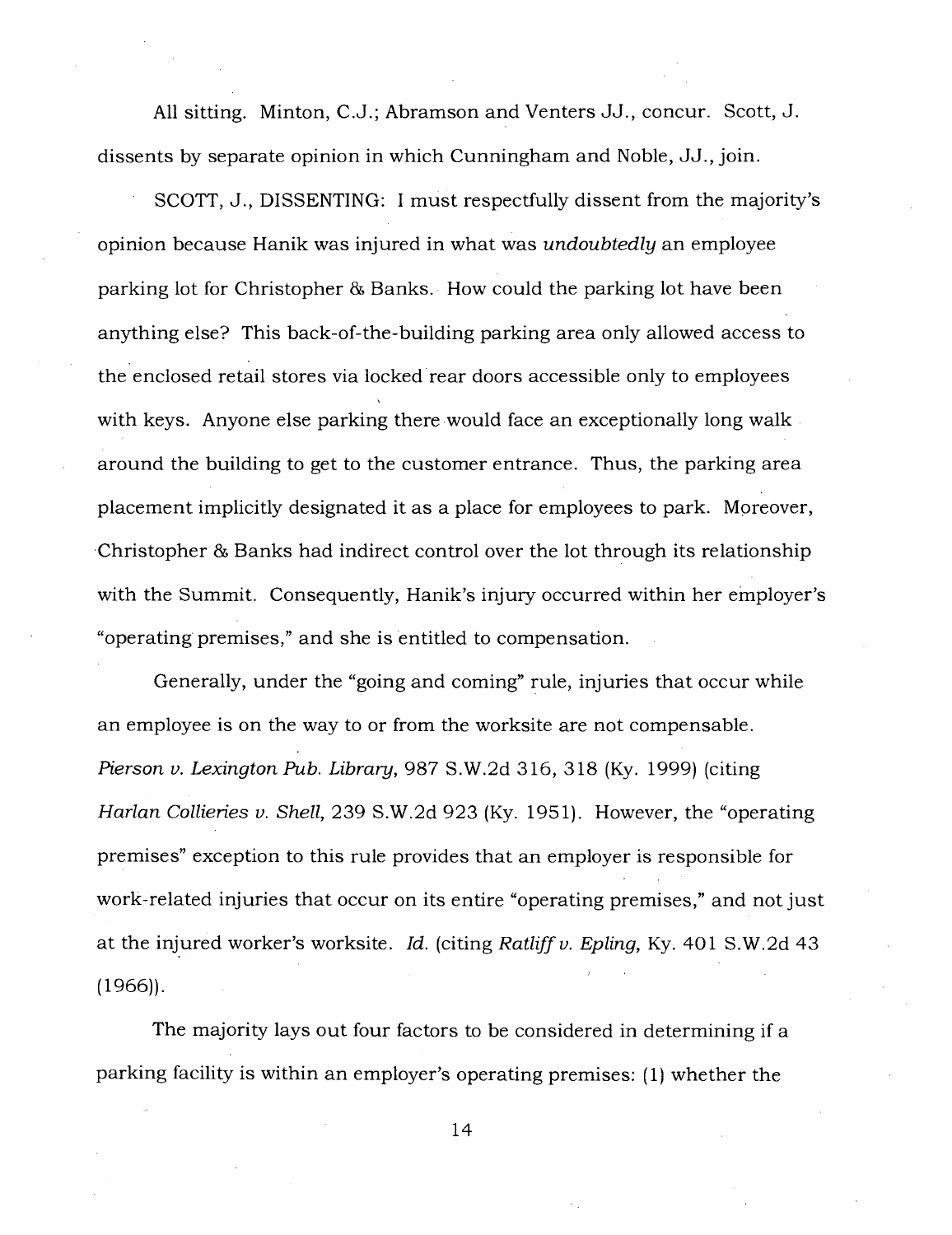employer, either directly or indirectly, owns, maintains, or controls the parking facility or a portion thereof; (2) whether the employer designated where in the parking facility its employees are to park; (3)'whether the employee parked in the designated area; and (4) whether the employee was taking a reasonable path from her work station to her car when injured. While I agree with these guidelines, I cannot agree with the majority in its analysis of those factors in this case—specifically, its conclusion that Hanik's injury does not satisfy the first two factors.

First, the majority holds that Christopher & Banks had no control over the parking lot. I disagree. Christopher 86 Banks had indirect control over the parking area surrounding its store through the nature of its leasing arrangement with the Summit shopping center. This Court has held that indirect control of a parking area, in place of actual ownership, can be sufficient to find employer liability for an injury that occurs in that area. *Pierson v. Lexington Public Library,* 987 S.W.2d 316 (Ky. 1999). In *Pierson,* the subject library was held responsible for an injury to its employee that occurred in a neighboring parking garage. The library did not own, operate, or maintain the parking garage, and the garage was used by the general public as well as the library. However, this Court found the library was liable, in part, because it leased a significant number of spaces in the parking garage, which gave it some degree of influence over the owner of the parking structure.

Likewise, here, Christopher & Banks had a leasing agreement with the Summit that gave it influence over the owner of the shopping center. It does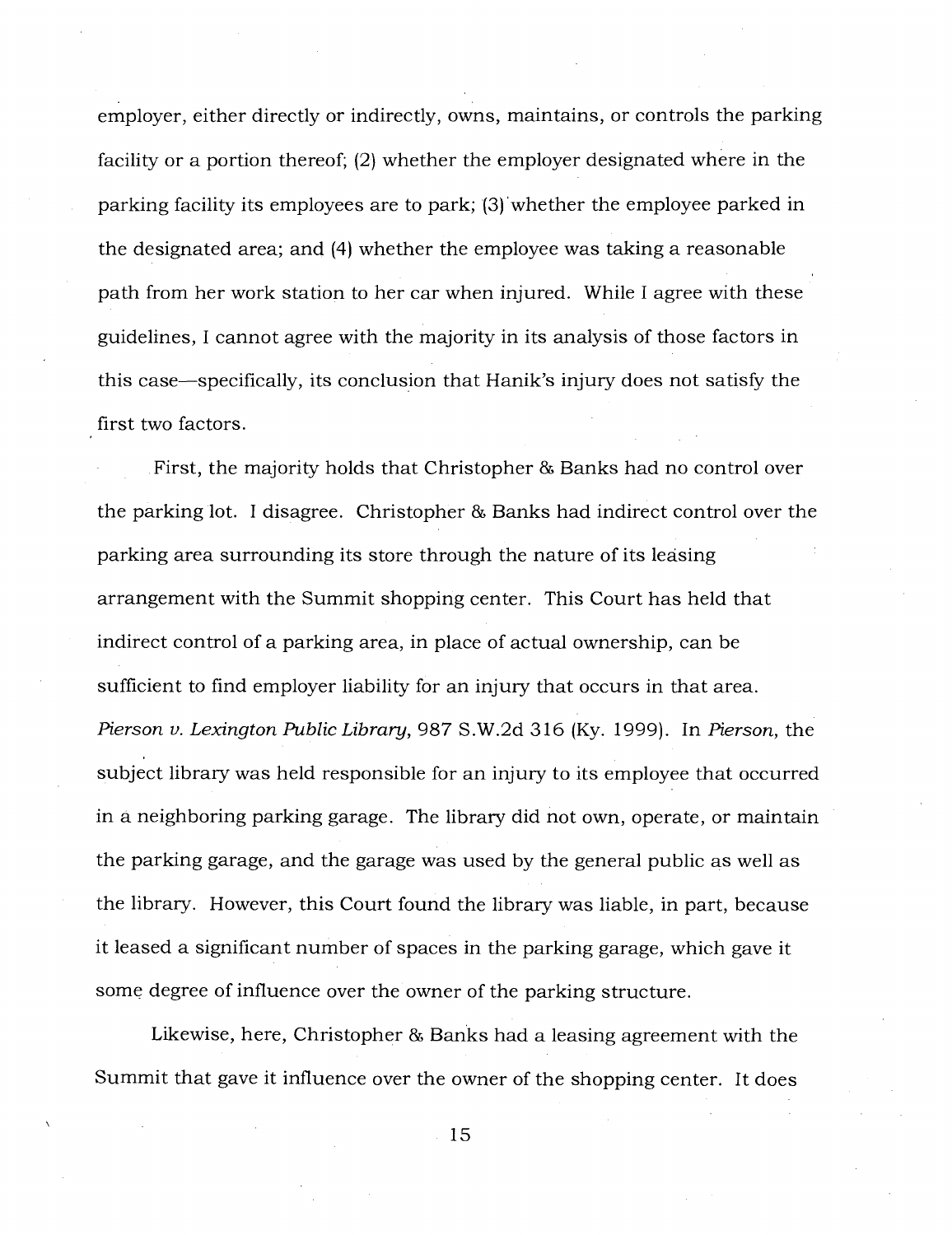not matter, as the majority states, that Christopher & Banks had no more influence than any other tenant of the Summit. The fact remains that the store had some degree of influence because of its status as a rent-paying tenant. Although Christopher & Banks did not have any specific number of allocated spaces for its store, it necessarily leased parking spaces for its employees and customers as a result of leasing its store space. And the store logically has an interest in its customers and employees having safe parking available in the Summit parking lot. Therefore I cannot agree with the majority that evidence points to Christopher 86 Banks exercising no control whatsoever over the parking facilities at the Summit.

Second, the majority concludes that the ALJ was supported by substantial evidence in finding that Christopher & Banks never directed Hanik, or any other employee, where to park. However, to me the evidence clearly indicates that Christopher & Banks designated the back lot as parking for its employees. For instance, Hanik and another employee each testified that the previous store manager had specifically instructed them to park in the back of the store upon hiring them, and in fact, most of the Christopher & Banks employees consistently parked in the back of the store. Moreover, at the time of her injury, both Hanik and her manager referred to the back of the store as "the employee parking lot" on the injury statement forms they separately completed. Clearly Christopher 86 Banks knew the back lot was a parking area for its employees.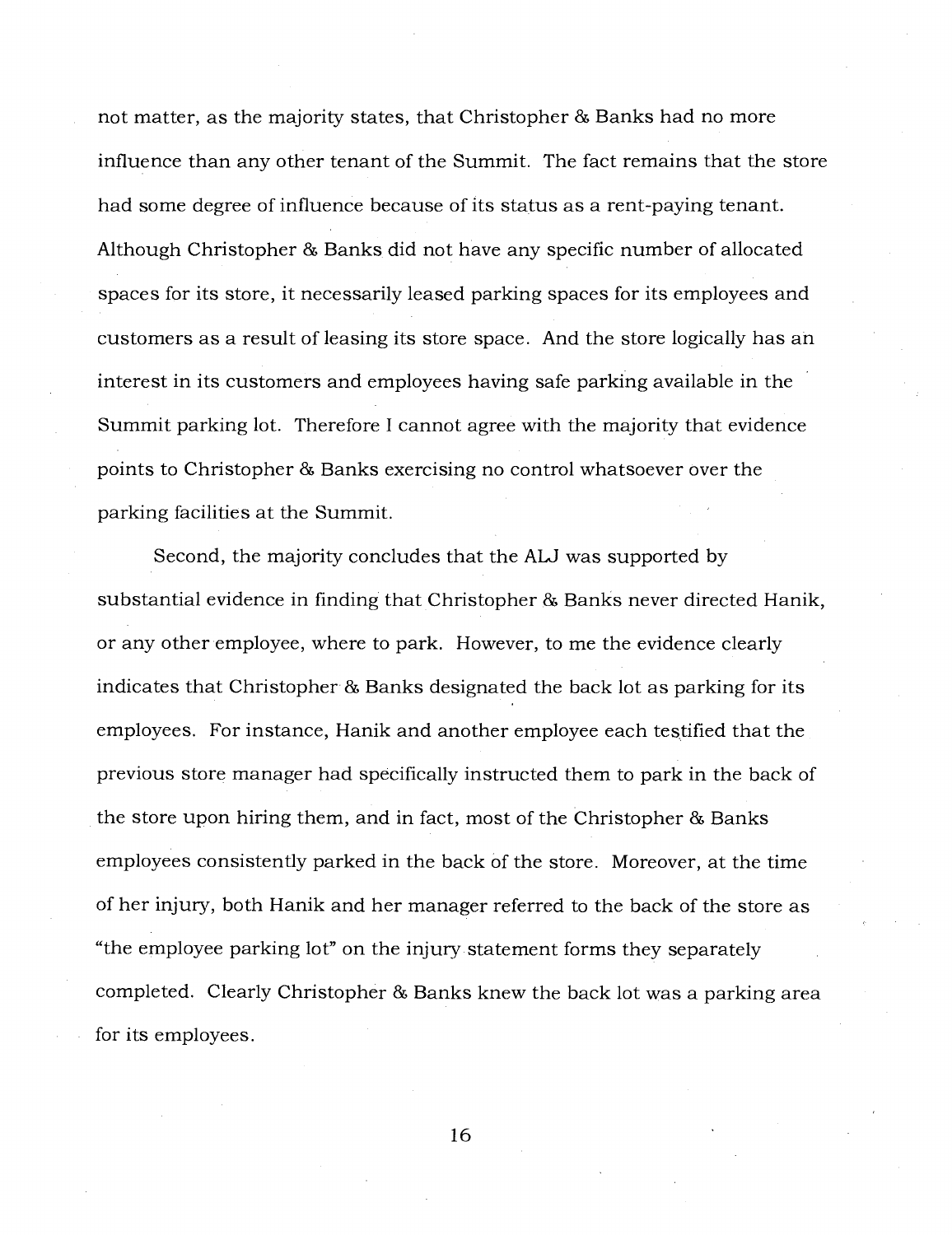Additionally, from a logical standpoint, an employee of Christopher & Banks must park somewhere upon arriving at work. Despite the lack of an actual sign marking the back parking lot as for employees, the geography of the Summit shopping center makes it highly unlikely that anyone would ever mistake the back lot for customer parking: There is no entrance at the back of the store for customers—they would have to walk all the way around the back of the shopping center in order to get to the front doors. Indeed, as one store employee testified, the only way to even access the back parking area is through a service road, and a person must know where she is going in order to get back there. Consequently, employees and delivery truck drivers would essentially be the only ones familiar with how to get to the back lot in order to use it in the first place.

Thus, even if Christopher & Banks employees were never explicitly directed by an official sign or notice that the back lot was for employees, one wonders what other possible conclusion they could have reached about an outof-the-way parking area referred to by their manager as "the employee parking lot." Clearly it was understood by Christopher & Banks that its employees parked in the back lot, and the store allowed and preferred them to do so after all, it would not want its employees to take up potential customer parking in the front of the store. The store should therefore be liable when one of its employees is injured in a parking lot she was clearly preferred to park in by her employer.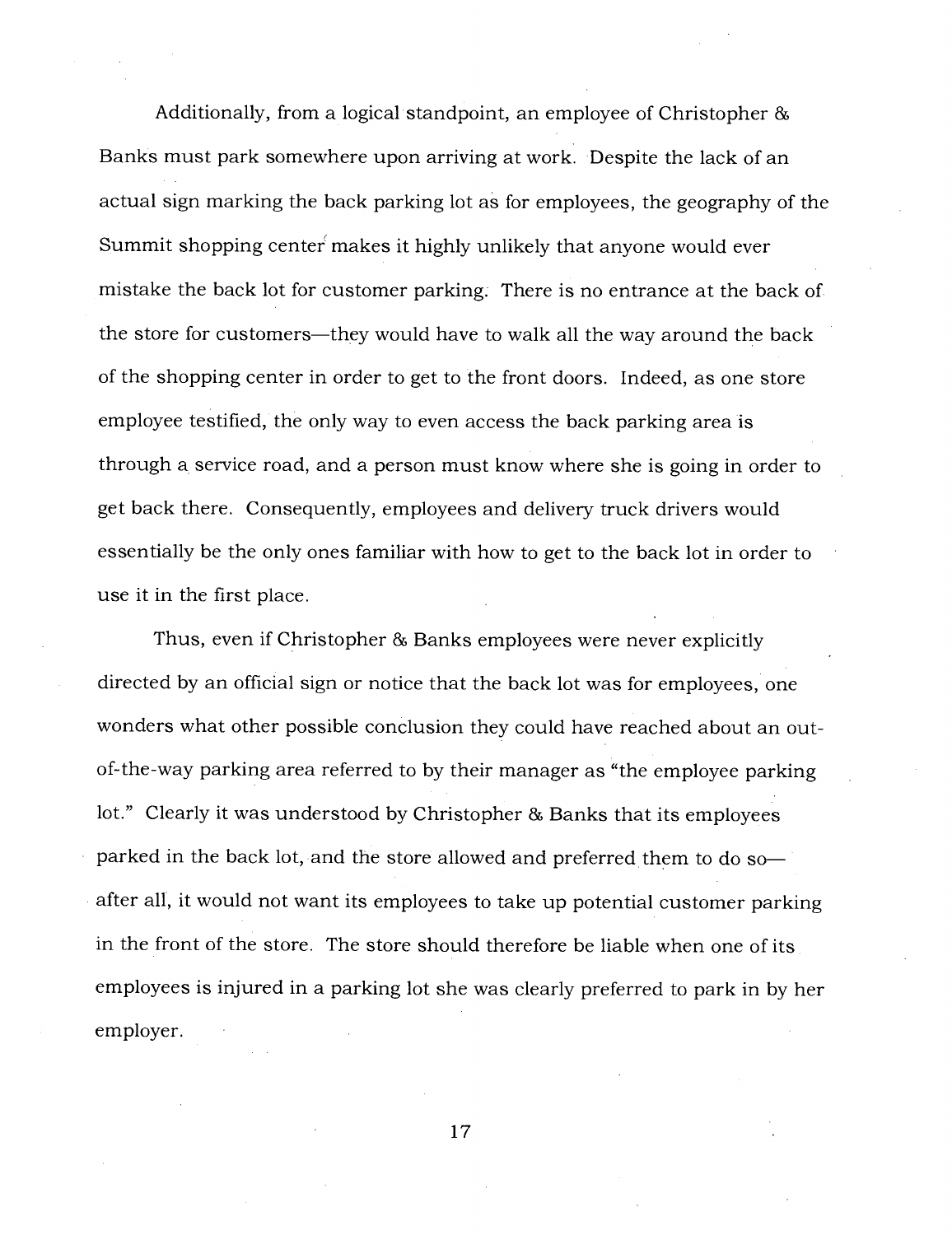In conclusion, I believe Hanik's injury meets the criteria for compensation under the operating premises exception, and is the type of injury meant to be covered by this exception. In *Warrior Coal Co. LLC v. Stroud,* 151 S.W.3d 29 (Ky. 2004), this Court said of the operating premises exception:

The theory for the exception is that coverage should apply when an injury arises from a peril that is related to the employment, regardless of whether it occurs at the actual worksite. . . . An injury is compensable if the worker is engaged in normal coming and going activity at the time it occurs and has access to the place where it occurs because of his employment.

*Id.* at 31. If the theory behind the exception is that coverage should apply when an injury arises from a peril related to one's employment, in an area where one would not be but for their employment, then surely Hanik qualifies. *Id.* The only reason Hanik would have parked or even known to park in the back of the store was because of her employment at Christopher & Banks. She was leaving directly from her shift at the store when her injury occurred.

For the foregoing reasons, I dissent and would reverse the Court of Appeals and reinstate the decision of the Board.

Cunningham and Noble, JJ., join.

#### COUNSEL FOR APPELLANT:

Charles E. Jennings

#### COUNSEL FOR APPELLEE:

Denis S. Kline Fogle Keller Purdy, PLLC